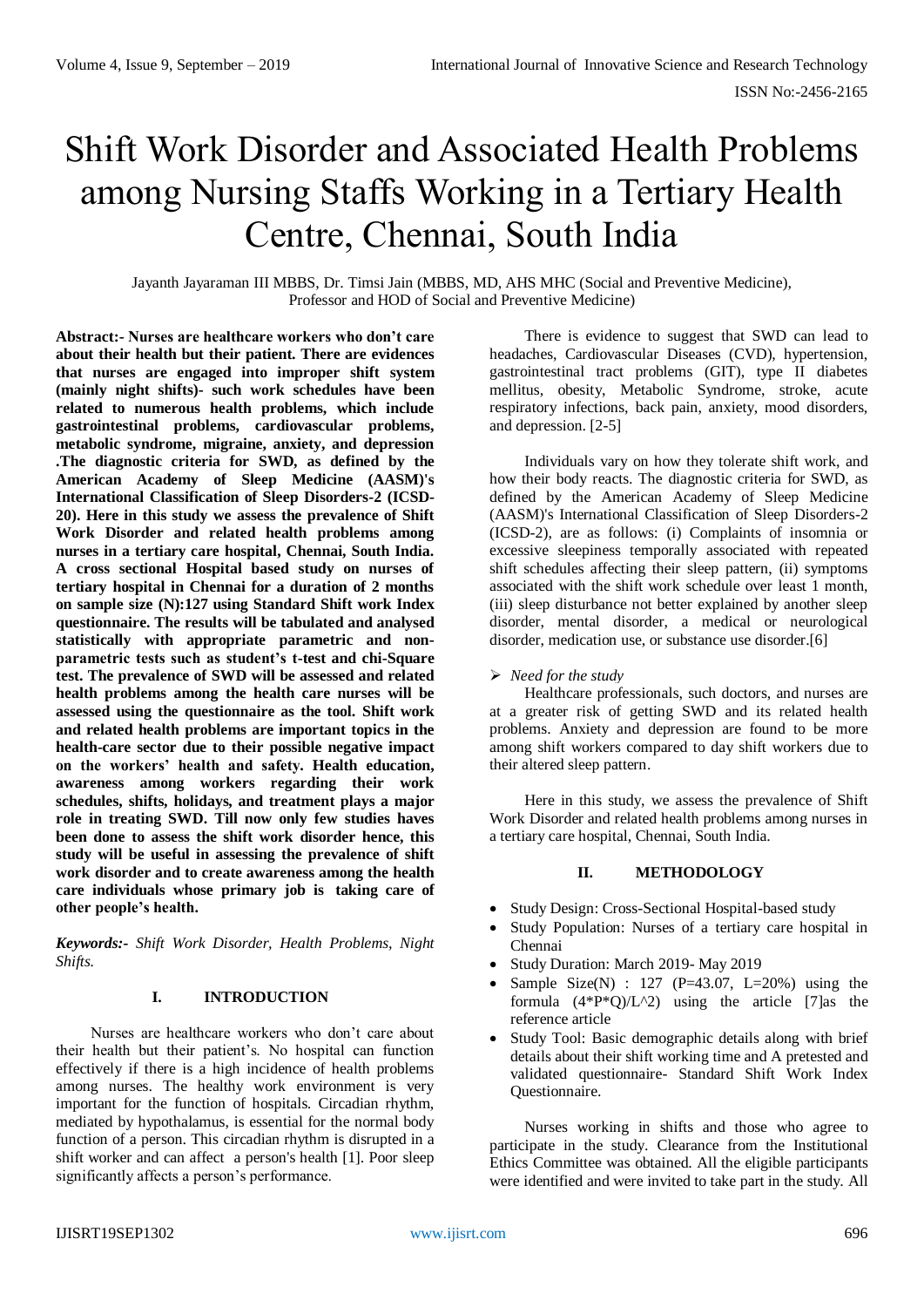#### ISSN No:-2456-2165

the eligible participants were explained about the nature of the study and were given the choice of enrolling for the study. People who provide their written informed consent for the study were enrolled for the study. The enrolled individuals were given a questionnaire with include details about their basic demographic data along with brief details about their shift working time and a pretested and validated questionnaire Standard Shift Work Index Questionnaire.

## *Statistics and Analysis of the Data*

The prevalence of SWD will be assessed and related health problems among the health care nurses will be assessed using the questionnaire as the tool. The data were entered and coded in Microsoft Excel and online Chi-square calculator for proportions, frequencies, and associations. Measures of central tendency, dispersion, and Chi-square tests were used to analyze data. We considered *P* value of less than 0.05 as significant.

#### **III. RESULTS**

The study population comprised of 129 nurses. Of the 129 nurses, 119(92%) were female nurses and 10(8%) were male nurses. Nearly 44(34%) of nurses were less than the age of 24, 66(51%) were between the age 24-28 years and 19(15%) were above the age of 28, and the mean age was 24.44  $\pm$  2.19 years. Nearly 61(47%) nurses have an experience of about 1-2 years, 45 (35%) of nurses have an experience of 2-4 years, and the remaining 23(18%) have more than 4 years of experience. Around 66 (51%) works for about 48-52 hours a week, 29(23%) of the nurses works for more than 56 hours a week. Majority 69(53%) nurses stay in the hostel, Around 57 (44%) nurses have to travel around 1-2 hour. The basic demographic details of the nurses are given in Table-1.

| Variable          | Category   | Number | Percentage |
|-------------------|------------|--------|------------|
| <b>Sex</b>        | Female     | 119    | 92%        |
|                   | Male       | 10     | 8%         |
| Age (in years)    | $20 - 24$  | 44     | 34%        |
|                   | 24-28      | 66     | 51%        |
|                   | >28        | 19     | 15%        |
| Marital status    | Unmarried  | 119    | 92%        |
|                   | Married    | 10     | 8%         |
| Travel            | NA.        | 69     | 53%        |
|                   | 1-2 hours  | 57     | 44%        |
|                   | $>2$ hours | 3      | 3%         |
| Experience (in    | $1-2$      | 61     | 47%        |
| years)            |            |        |            |
|                   | $2 - 4$    | 45     | 35%        |
|                   | >4         | 23     | 18%        |
| Number of hours   | 48-52      | 66     | 51%        |
| working each week |            |        |            |
|                   | 52-56      | 34     | 26%        |
|                   | >56        | 29     | 23%        |

Table 1:- Demographic details (N=129)

The prevalence of SWD was found that 47(36%) out of 129(64%). Out of this, 44 who's between the age of 20- 24, 23 (52%) were affected by SWD, out of 66 between the age of 24-28 years, 22(33%) were affected by SWD and who's above the age of 28 years only 2(11%) were affected by SWD. Those who have an experience of 1-2 years 35 (57%) were affected and as the experience increases the number of people affected decreased to 20% in case of 2-4 years and 13% in case of more than 4 years. In the 47 affected those who worked for more than 56 hours a week in shifts, 22(76%) are affected by SWD. Those who travel around 1-2 hours  $29(51\%)$  and more than 2 hour  $2(67\%)$  are also affected by SWD. Table-2 (Explains the prevalence of SWD by age and years of experience).

| Variables              | <b>SWD</b>  | <b>SWD</b>    | P value       |
|------------------------|-------------|---------------|---------------|
|                        | present (%) | absent $(\%)$ |               |
| Overall                | 47(36%)     |               |               |
| prevalence             |             |               |               |
| Age (in years)         |             |               |               |
| $20 - 24$              | 23 (52)     | 21 (48)       |               |
| $24 - 28$              | 22(33)      | 44 (67)       | $P-value$ is  |
|                        |             |               | .005127.      |
| >28                    | 2(11)       | 17 (89)       |               |
| Experience (in         |             |               |               |
| years)                 |             |               |               |
| $1 - 2$                | 35 (57)     | 26(43)        |               |
| $2 - 4$                | 9(20)       | 36(80)        | P-value is    |
|                        |             |               | .000015.      |
| >4                     | 3(13)       | 20(87)        |               |
| Number of hours        |             |               |               |
| worked in a week       |             |               |               |
| 48-52                  | 19 (29)     | 47 (71)       |               |
| $52 - 56$              | 6(18)       | 28 (82)       | $P$ -value is |
|                        |             |               | $\,<\,$       |
|                        |             |               | 0.00001       |
| > 56                   | 22 (76)     | 7(24)         |               |
| <b>Travel</b> duration |             |               |               |
| NA (in hostel)         | 16(23)      | 53 (77)       |               |
| 1-2 hours              | 29(51)      | 28 (49)       | $P$ -value is |
|                        |             |               | .000029.      |
| $>2$ hours             | 2(67)       | 1(33)         |               |

Table 2:- SWD and its associated factors

Related health problems such as Headache, gastritis, palpitation, anxiety and depression were the most common complaints related to shift work disorder.[Table 3] Here headache was found to be in around 22 (46%), Gastritis was found to be around in 20(43%), palpitations and tight chest were seen in 18(38%) and anxiety and, depression were found to be around 45%. Few had multiple symptoms, around 9(19%) have all the 4 major symptoms of SWD.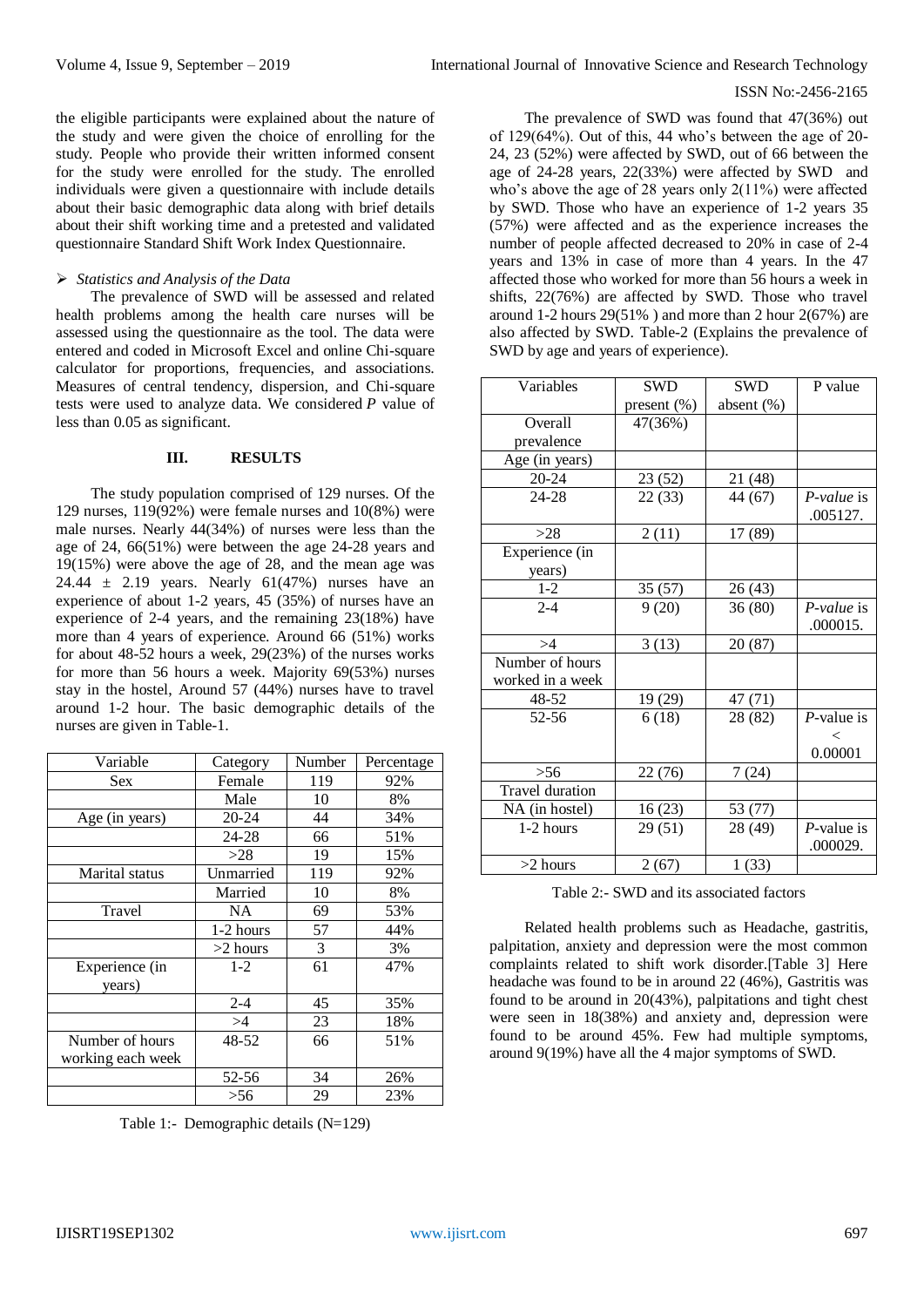ISSN No:-2456-2165

| Health problems in | Number (out of | Percentage      |
|--------------------|----------------|-----------------|
| SWD patients       | 41             | affected in SWD |
| Gastritis          | 20             | 43%             |
| Palpitations and   | 18             | 38%             |
| tight chest        |                |                 |
| Headache           | 22             | 46%             |
| Anxiety and        | 21             | 45%             |
| depression         |                |                 |

Table 3:- health problems due to SWD

Based on the P-value we found that there is a statistically significant association between the presence of SWD and age (higher chance in younger age), number of hours worked in a week (more the shifts), experience in years (lesser the experience more the chance of getting SWD), it also associated with travel (more the travel hour) higher the chance of getting SWD. No significant relation was seen between marital status, and gender was seen with SWD.

## **IV. DISCUSSION**

Mental and physical illnesses are more among Swiftworkers compared to non shift-workers [8]. Night shift work is associated with poor sleep, and disturbed sleep is a major risk factor for Type II Diabetes Mellitus, obesity, and Metabolic Syndrome which is related with poor health and can affect the person's performance [9]. The prevalence of SWD among nurses in the present study was found to be 36.43%. We found that young nurses who were aged 20-24 and who have less experience are at a higher risk of getting SWD.

We need further studies to identify the precise reason for this phenomenon. This study finds that headache(46%), gastrointestinal and digestive problems, such as indigestion, heartburn, stomach ache and loss of appetite, were(43%) and mild cardiovascular problems such as palpitation, tight chest were found to be (38%) and sleep problems were found more common during their morning shifts. It is also found that older individuals tend to have a higher chance of SWD due to increased workload. The health problems occur due to altered biological clock or circadian rhythm [10]. The limitations to this study are that we didn't account for the possible confounding factors such as increased workload, exact shift changes for the past 1 year, their work ambiance, environmental factors, and their illness.

Shift work and related health problems pose a negative impact on the health of the health care individual and society. Awareness against SWD is very much important as most of the health care individual wok in shift basis, hence health education, awareness among workers regarding their work schedules, shifts, holidays, and treatment plays a major role in treating SWD.

Insomnia can be best treated by using nonpharmacological techniques, such as cognitive behavioural therapies or reviewing sleep hygiene or stress management techniques. Healthy work environment among nurses,

management, and colleagues can significantly reduce the stress among the workers and reduce the risk of SWD [11].

Health education should be provided to nurses about SWD and related disorders to shift work. Selecting proper work schedules, selection of appropriate people for work, mandatory time off, and proper treatment for the condition are very helpful in treating SWD.

As of today, only a few studies have systematically assessed the Prevalence of SWD and its related health problems. Thus, it's difficult for an epidemiological researcher to properly assess the symptoms of SWD as the questionnaire used is also under development. Hence, such researches are needed to further understand the dimensions of SWD and its related health problems.

## **V. IMPLICATIONS**

Shift work and related health problems are important topics in the health-care sector due to their possible negative impact on the workers' health and safety. Health education, awareness among workers regarding their work schedules, shifts, holidays, and treatment plays a major role in treating SWD.

Till now only a few studies have been done to assess the shift work disorder hence, this study will be useful in assessing the prevalence of shift work disorder and to create awareness among the health care individuals whose primary job is taking care of other people's health.

## **REFERENCES**

- [1]. Ball LJ, Palesh O, Kriegsfeld LJ. The Pathophysiologic Role of Disrupted Circadian and Neuroendocrine Rhythms in Breast Carcinogenesis. Endocr Rev. 2016;37(5):450– 466. [\[PMC free article\]](https://www.ncbi.nlm.nih.gov/pmc/articles/PMC5045494/)[\[PubMed\]](https://www.ncbi.nlm.nih.gov/pubmed/27712099) [\[Google Scholar\]](https://scholar.google.com/scholar_lookup?journal=Endocr+Rev&title=The+Pathophysiologic+Role+of+Disrupted+Circadian+andNeuroendocrine+Rhythms+in+Breast+Carcinogenesis&author=LJ+Ball&author=O+Palesh&author=LJ+Kriegsfeld&volume=37&issue=5&publication_year=2016&pages=450-466&pmid=27712099&)
- [2]. Anbazhagan S, Ramesh N, Nisha C, Joseph B. Shift work disorder and related health problems among nurses working in a tertiary care hospital, Bangalore, South India. Indian J Occup Environ Med. 2016;20(1):35. [PMC free [article\]](https://www.ncbi.nlm.nih.gov/pmc/articles/PMC4922274/) [\[PubMed\]](https://www.ncbi.nlm.nih.gov/pubmed/27390478) [\[Google Scholar\]](https://scholar.google.com/scholar_lookup?journal=Indian+J+Occup+Environ+Med&title=Shift+work+disorder+and+related+health+problems+among+nursesworking+in+a+tertiary+care+hospital,+Bangalore,+South+India&author=S+Anbazhagan&author=N+Ramesh&author=C+Nisha&author=B+Joseph&volume=20&issue=1&publication_year=2016&pages=35&pmid=27390478&)
- [3]. Figueiro MG, White RD. Health consequences of shift work and implications for structural design. Journal of J Perinatol. 2013;33(Suppl 1):S17 S23. [\[PubMed\]](https://www.ncbi.nlm.nih.gov/pubmed/23536025) [\[Google Scholar\]](https://scholar.google.com/scholar_lookup?journal=Journal+of+J+Perinatol&title=Health+consequences+of+shift+work+and+implications+for+structuraldesign&author=MG+Figueiro&author=RD+White&volume=33&issue=Suppl+1&publication_year=2013&pages=S17-S23&)
- [4]. Sonati J, De Martino M, Vilarta R, Maciel É, Moreira E, et al. Quality of life, health, and sleep of air traffic controllers with different shift systems. Aerosp Med Hum Perform. 2015;86(10):895– 900.[\[PubMed\]](https://www.ncbi.nlm.nih.gov/pubmed/26564677) [\[Google Scholar\]](https://scholar.google.com/scholar_lookup?journal=Aerosp+Med+Hum+Perform&title=Quality+of+life,+health,+and+sleep+of+air+traffic+controllerswith+different+shift+systems&author=J+Sonati&author=M+De+Martino&author=R+Vilarta&author=%C3%89+Maciel&author=E+Moreira&volume=86&issue=10&publication_year=2015&pages=895-900&pmid=26564677&)
- [5]. Togo F, Yoshizaki T, Komatsu T. Association between depressive symptoms and morningness-eveningness, sleep duration and rotating shift work in Japanese nurses. Chronobiol Int. 2017;34(3):349– 359. [\[PubMed\]](https://www.ncbi.nlm.nih.gov/pubmed/28107042) [\[Google Scholar\]](https://scholar.google.com/scholar_lookup?journal=Chronobiol+Int&title=Association+between+depressive+symptoms+andmorningness-eveningness,+sleep+duration+and+rotating+shift+work+in+Japanesenurses&author=F+Togo&author=T+Yoshizaki&author=T+Komatsu&volume=34&issue=3&publication_year=2017&pages=349-359&pmid=28107042&)